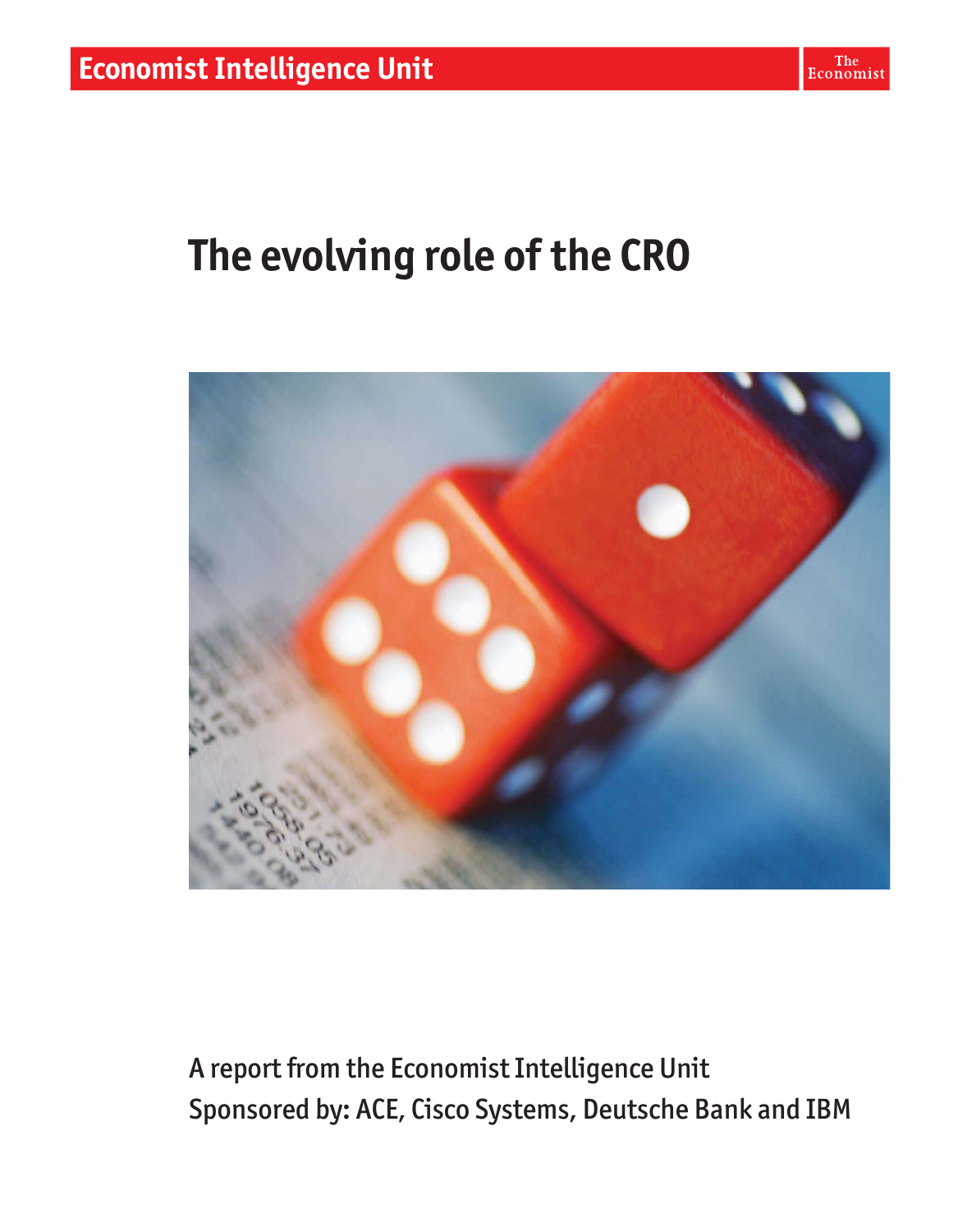

#### Preface

*The Evolving Role of the CRO* is the first in a series of reports from the Economist Intelligence Unit's Global Risk Briefing, a research programme targeted at senior executives responsible for managing corporate risk. Alasdair Ross was the author of the report, and Gareth Lofthouse was the editor. The Global Risk Briefing is sponsored by ACE, Cisco Systems, Deutsche Bank and IBM.

The research for this paper is based on a survey of 137 senior risk managers, as well as interviews with chief risk officers. The Economist Intelligence Unit bears sole responsibility for the content of this report.

Our thanks are due to everyone who shared their time and insights during our research. We are also grateful to the Professional Risk Managers International Association (PRMIA) for helping us to reach a wide range of senior risk managers.

May 2005

Whilst every effort has been taken to verify the accuracy of this information, neither The Economist Intelligence Unit Ltd. nor the sponsor of this report can accept any responsibility or liability for reliance by any person on this white paper or any of the information, opinions or conclusions set out in the white paper.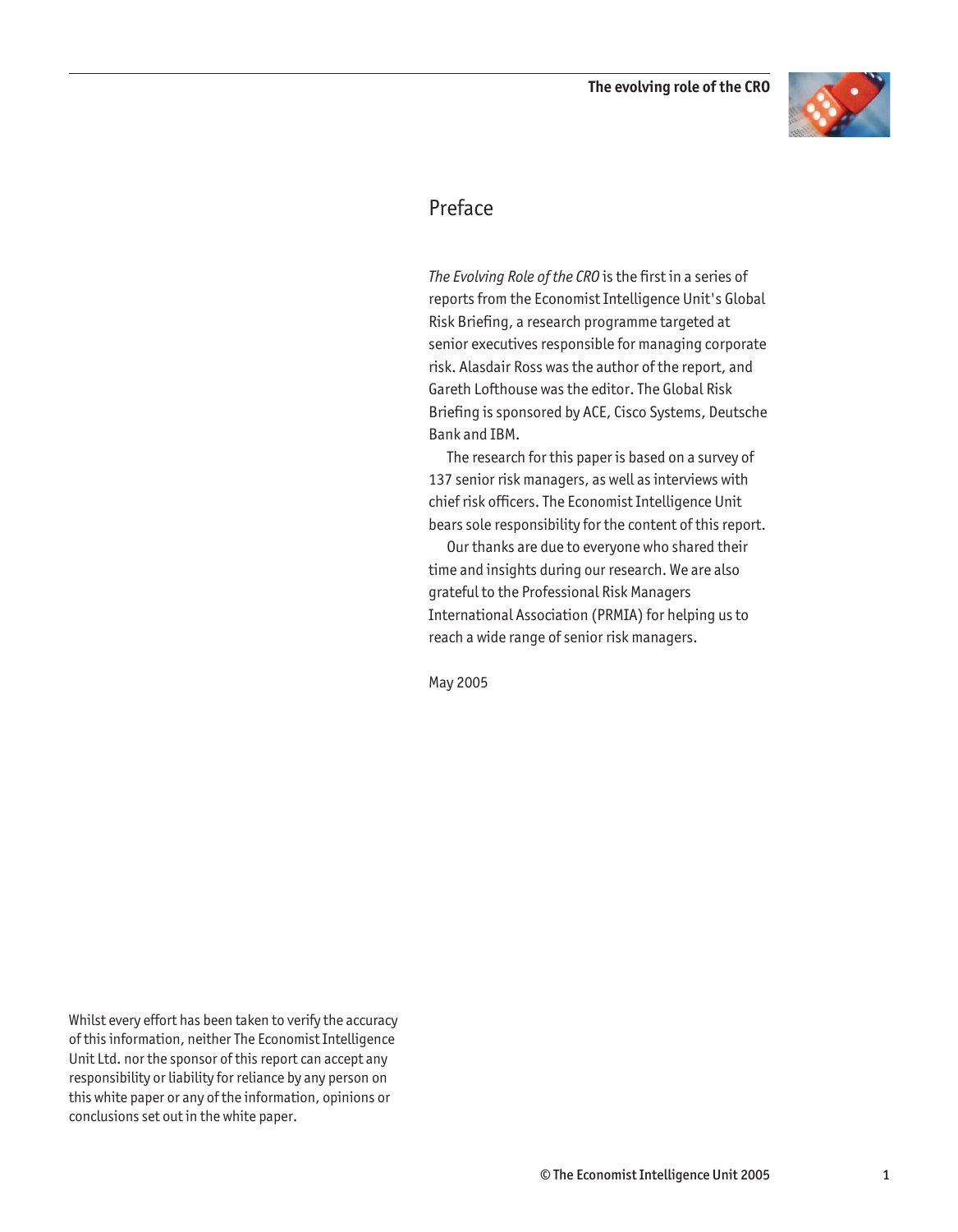

### **Executive summary**

F or a corporate post with only a decade of history, the chief risk officer (CRO) attracts a lot of attention. CROs have consolidated their position in the financial sector, where they began, and are increasingly to be found in other industries. As companies seek to respond to increased regulatory pressures and a growing array of business risks, the CRO is emerging as one of the most important positions in the management team.

A new survey of 137 senior executives from the Economist Intelligence Unit reveals how the CRO's role is evolving in the light of new trends and a broad range of emerging risks. Based on the findings of this research, plus interviews with several practising CROs, this report provides insights into the main challenges and issues facing top risk managers today.

Key findings of the research include the following:

● **CROs are growing in number and influence**. The role of CRO is well entrenched in financial services, and will become more commonplace in other industries over the next two years. Forty-five percent of all companies in the survey have already appointed a

#### About the survey

The findings in this report are based on a survey of 137 senior executives responsible for risk strategy. A total of 30% of respondents were senior risk managers, and 11% were CROs. A further 17% were chief executives and 12% were chief financial officers.

Among the companies responding to the survey, 57% were from the financial services sector. Respondents from 16 other industries participated, including professional services, energy sector companies, IT and technology firms, and manufacturers. The survey was conducted in April 2005.

CRO, while a further 24% will do so within two years' time. Only 31% of companies have no plans to appoint a CRO, and even here, the concept of integrated risk management at a high level of seniority is broadly embraced. The survey also indicates that the new risk overseers wield significant power. They play a critical role in enabling the business to make sound investment decisions and in enforcing better standards of governance, and most of them report directly to the board or the CEO.

● **Regulatory compliance is the top priority for risk management**. Regulatory risk ranks as one of the top two threats to global business, say risk managers in our survey, and regulatory compliance is the CRO's primary responsibility according to the majority of executives. The importance of assuring business continuity also figures prominently, but is seen as declining sharply over time—particularly in the financial sector where alternative sites and redundant systems will increasingly offer a realistic solution. Monitoring emerging risks and extending risk principles into wider business strategy are seen as more important tasks for the future.

● **The best CROs bring a "big picture" perspective**. The key benefit of having a CRO, according to 52% of executives in the survey, is their ability to expand risk management to encompass a broader range of risk issues. However it is unlikely, and possibly not even desirable, to find a CRO that has expertise in everything from financial risk management to IT network issues or the specific risks pertaining to different markets. The best CROs tend to have a broad business background, combined with the communication skills required to influence both the board and the managers and employees responsible for making day-to-day decisions.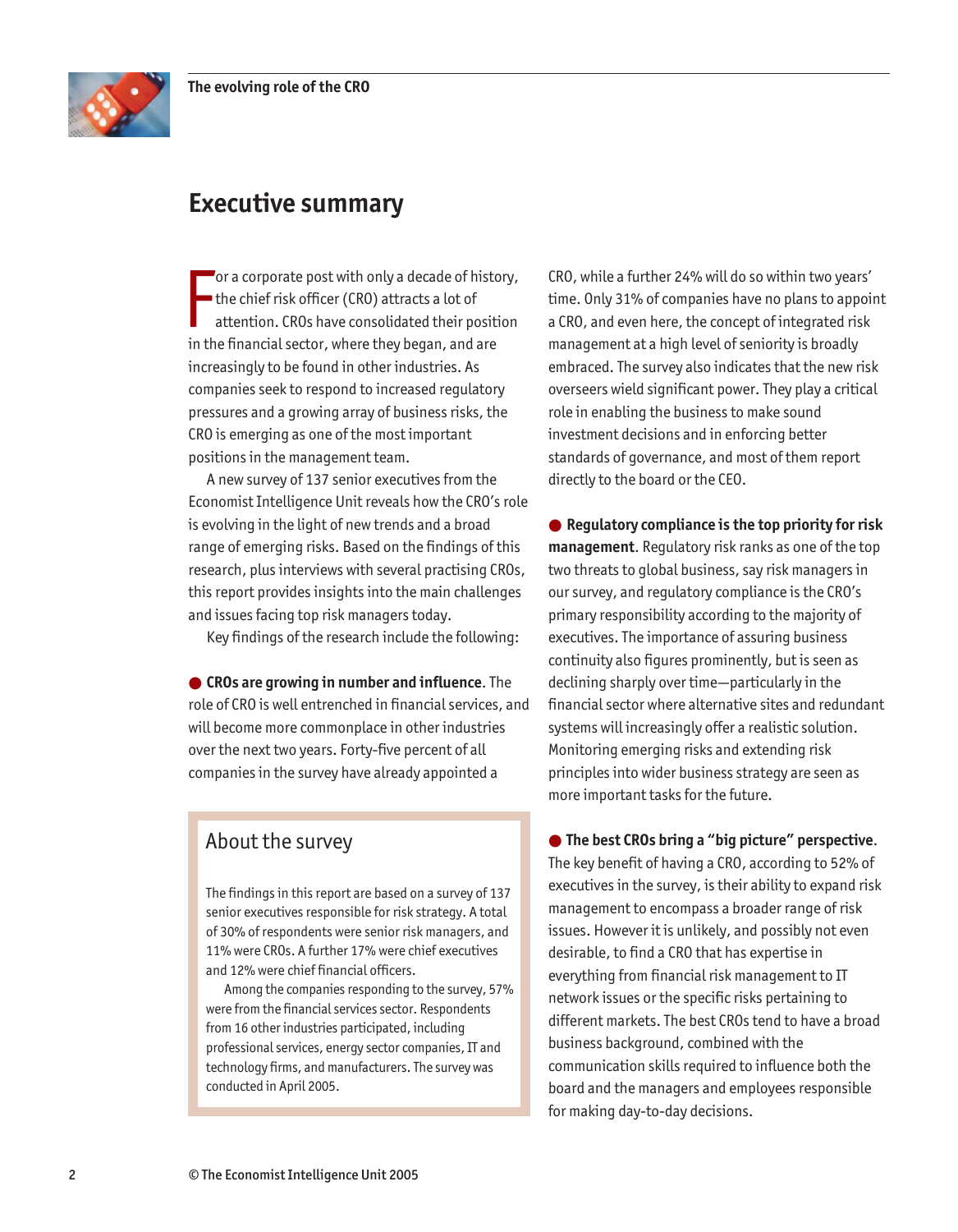

● **Integrating risk systems and processes is the CRO's single greatest challenge**. Risk managers in the survey rank the IT challenges of integrating risk systems and processes as their top obstacle to success. This reflects the difficulty firms face in capturing data on risk events, and on integrating those data from a multitude of systems to build a clear and accurate view of risks across the business. Financial services companies in particular struggle to integrate risk systems, to capture data on risk events, and to measure operational risk.

As a high-profile role with reporting lines directly to the board or the CEO, the post of CRO is attractive for ambitious executives. But the task of expanding risk management from its origins in the corporate finance function to encompass a much broader array of risk issues remains hugely challenging. This paper sheds light on the issues that CROs will need to contend with over the next three years, and identifies what kind of skills and strategies risk managers will need to be successful in a fastevolving business environment.

## **The emergence of the CRO**

If the concept of risk as something to be measured and controlled goes back to renaissance figures such as Pascal and Bernoulli, the emergence of the chief risk officer is somewhat more recent. In fact, it can be dated exactly: to August 1993, when GE Capital gave James Lam a job that brought together management of credit risk, market risk and liquidity risk, and he coined the term chief risk officer for his business cards.

Mr Lam's appointment was not a response to the



**Category Risk Barometer**  Average score for each risk category\*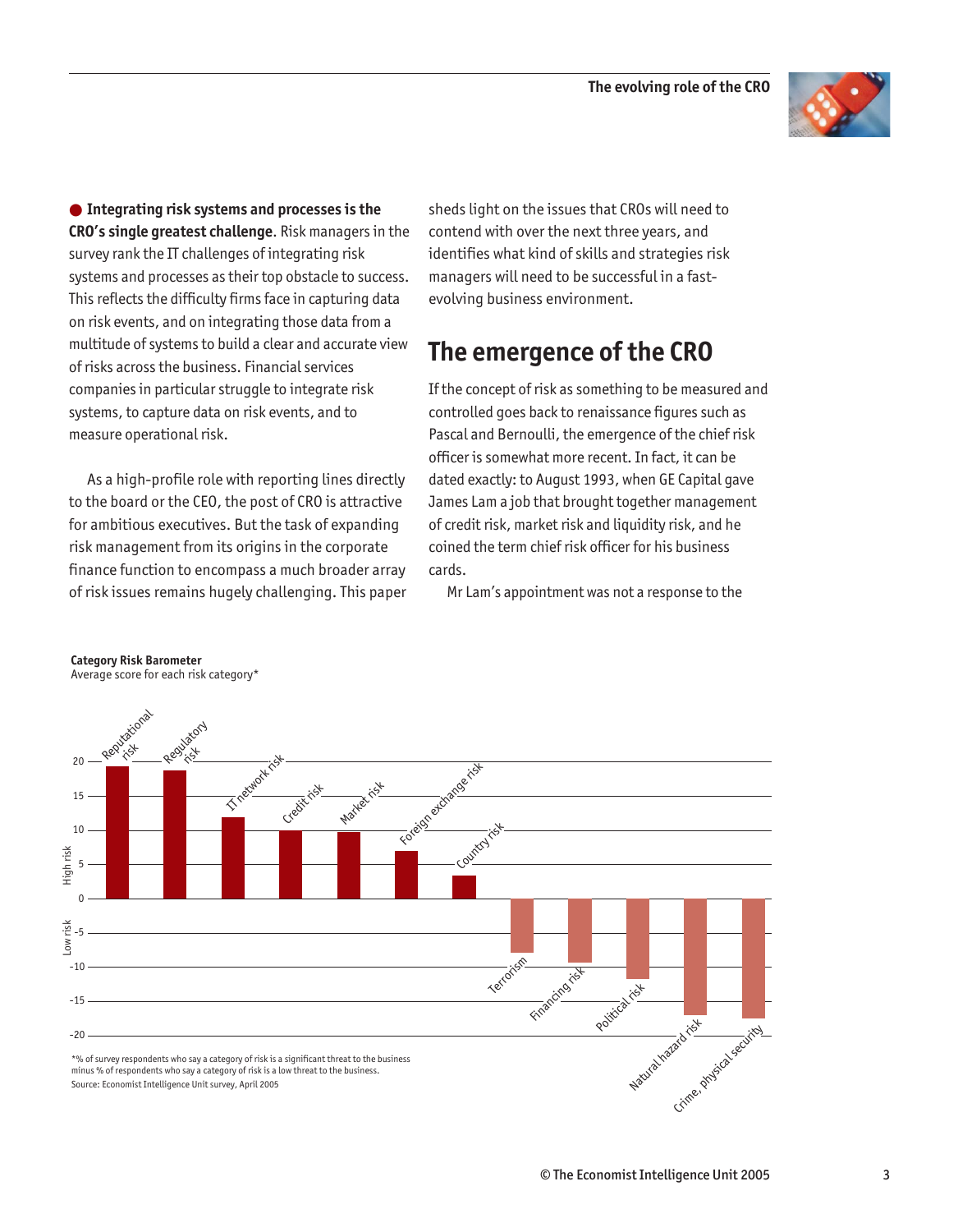



events people now immediately associate with the rise of risk management as a focus of board-level concern. This was before the succession of egregious governance failures exemplified by Enron, WorldCom and Tyco. It was before the dot-com bubble had inflated, let alone burst. It was before, even, rogue trader Nick Leeson had exploited the lack of integrated risk management at Barings Bank to such catastrophic effect.

Nevertheless, the breadth of responsibility Mr Lam suddenly found himself with did reflect change in the world of finance. Deregulation, consolidation, the development of new financial instruments and the growth and integration of capital markets were all sucking financial institutions into an ever broader, ever more complex operating environment. Systemic glitches such as the savings and loan bail-out in the US and the Latin American debt crisis had demonstrated the way problems could ripple out well beyond their origin. The hour of the CRO had arrived; Mr Lam just happened to be the first to give it a name.

Since then, numerous corporate governance scandals and a wave of new regulations have made firms (not to mention their shareholders) acutely aware of the need to raise the status and influence of risk management within the business. Moreover, the remit of the new risk managers is expanding. In the past, risk managers were usually focused on

overseeing financial risks. By contrast, our survey shows that today's firms see reputational and regulatory risk as the top threats facing global business, and the realm of risk management has had to expand accordingly.

This complex risk environment has set the stage for the risk manager's ascent into the top echelons of corporate management. Our survey shows that CROs are becoming increasingly commonplace, at least in the financial services industry where 61% of firms in the survey had already appointed a CRO. The role is also fairly well established the energy sector, where regulatory pressures are also prevalent. For now, CROs remain more of rarity in other industries, but this is likely to change, with 24% of all respondents indicating that their firms will appoint a CRO within the next two years.

#### **Man in the middle**

What do companies hope to achieve by appointing a CRO? The main benefit of having one top-level executive with overall responsibility for risk, according to the survey, is to expand risk management to encompass a wider range of enterprise risks. Hence CROs are typically tasked with bringing an integrated approach to risk management, using tools such as a risk matrix to build a picture of risks across the entire business.

The CRO centralises risk management, but also brings several other benefits. One is to understand relationships between risks within separate business units that may never have emerged before. This is becoming more important given the increasing diversity and complexity of global businesses, where a risk that appears acceptable to the manager of an individual business unit may be inappropriate from the point of view of the enterprise as a whole. Using a comprehensive risk matrix, CROs can identify such linkages across the business and manage them more effectively.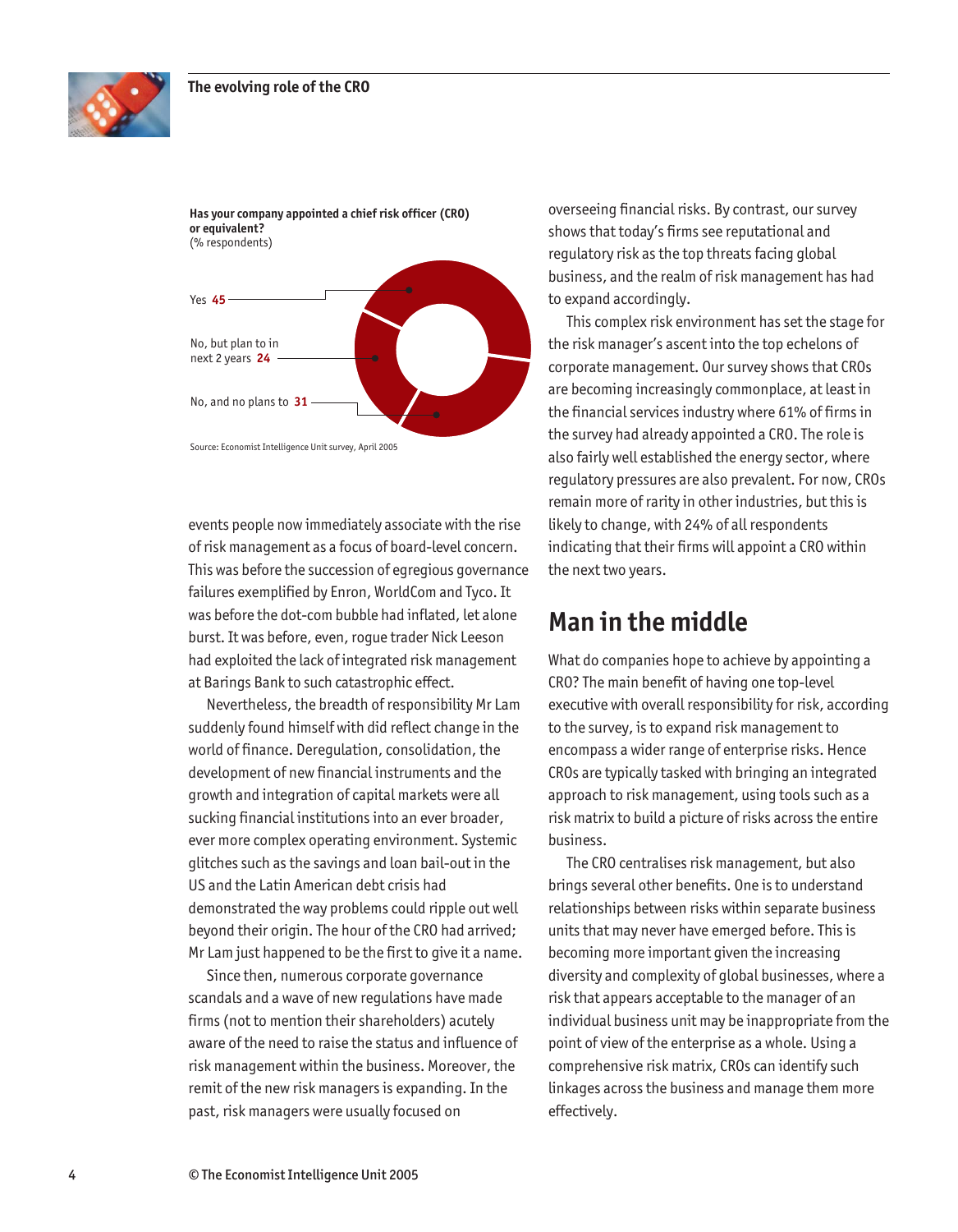

**What in your view are the greatest benefits of having a single manager with overall responsibility for risk such as a CRO?** (% respondents)



The second most important way CROs benefit the business is by enabling firms to make decisions based on a better appreciation of the relationship between risk and reward. Enabling the business to make better investment decisions was cited as a key benefit of having a CRO by 43% of executives in the survey. A similar proportion of firms believe their top risk manager will help enforce better standards of governance at a time when firms must guard their brands against the slightest hint of impropriety.

Advocates for the CRO position argue that enterprise risk management (ERM) requires the focus of a dedicated senior executive. A CEO or CFO is unlikely to have time to get to grips with IT network risks, or to undertake the massive exercise involved in building a picture of operational risk. By contrast, CROs can concentrate on the various aspects of enterprise risk management, gaining appropriate insight across all functions where risks may threaten the enterprise.

#### **The makings of a top risk executive**

This is not to say that a CRO must be a master of all trades in the enterprise. On the contrary, the likelihood of finding an individual with the background and time to get to grips with every subdiscipline of risk management, from credit and market to network and operational risk, is unrealistically ambitious.

"No CRO will have a command of all the range of issues that managers deal with," says Malcolm Aish, until recently the group risk director at NM Rothschild & Sons and today a teacher and consultant on risk. "My style is to co-ordinate and be aware of risk, but not to take decisions."

Even if available, a risk polymath might not be the most desirable candidate. A CRO who is presented as the ultimate expert on risk in every business unit and the final arbiter of how managers operate is likely to alienate other managers and persuade them to adopt defensive strategies. In effect, managers in such a situation are likely to see the CRO as a risk to their own autonomy.

This is the opposite of what integrated risk management demands. CROs are most effective when they provide the board with a clear vision of where enterprise risks lie, help define a policy for distributing and offsetting those risks, and work to communicate that vision so that individual managers understand and support it. A successful CRO does not command from above. Instead the CRO sets a framework for risk management, while day-to-day decisions on what is or isn't an acceptable risk fall to managers and employees in the frontline of the business. This issue of ownership is key: "Responsibility must be passed down to managers," says Mr Aish. "Each unit manages its own risk according to a group policy and within a framework, but it's their risk."

Such a role requires broad-based business skills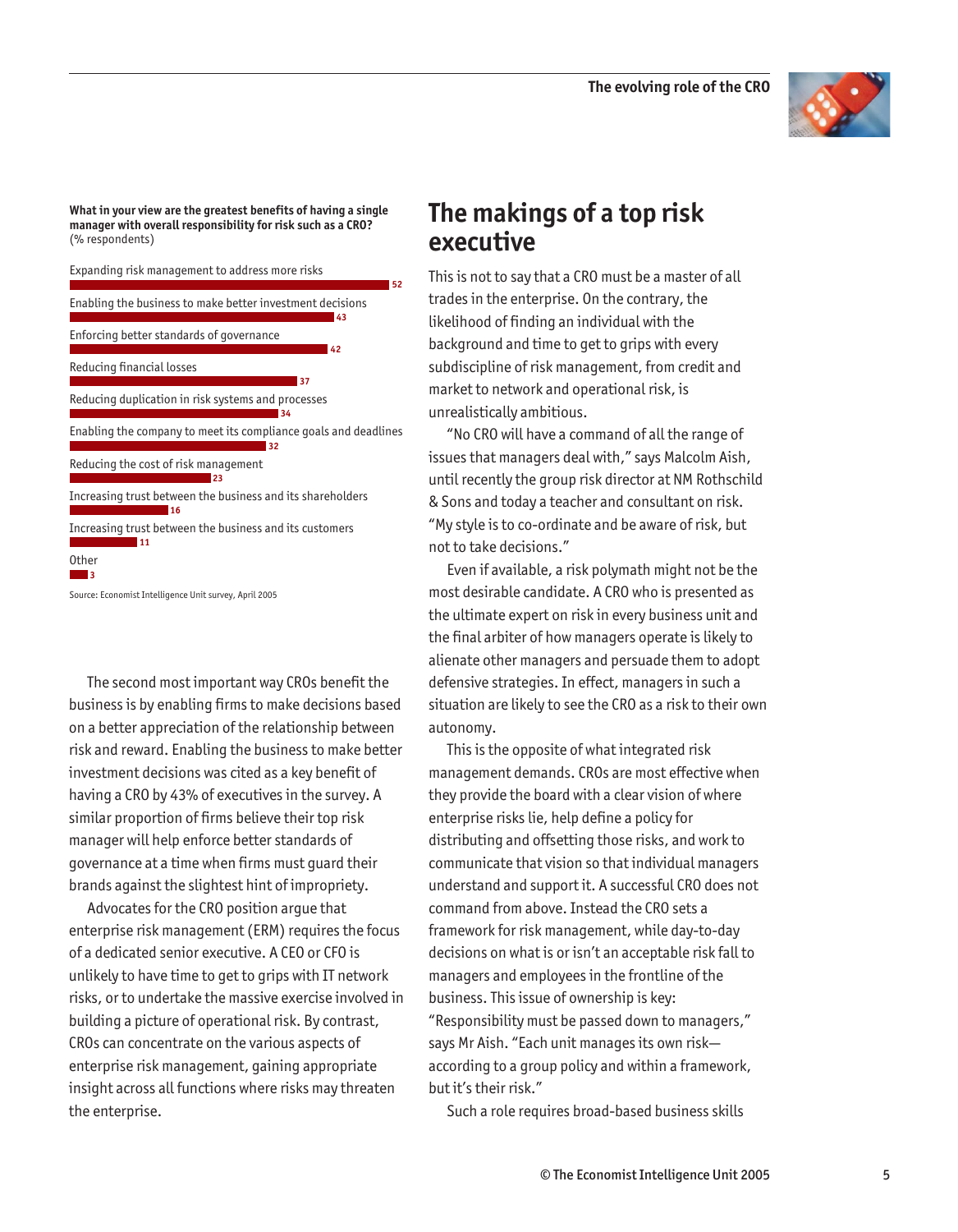

#### CROs: important or impotent?

The number of CROs may be growing, but does this new breed of risk manager have the clout to deliver real change? Or is the appointment of CROs simply a type of corporate "window dressing" designed to reassure investors and regulators that the firm has a sound risk strategy?

Certainly the window-dressing theory appears to be contradicted by our survey: questions with a bearing on the issue show that the view of risk management as PR is generally discounted. For example, when asked to identify the key benefits of having a single manager with overall responsibility for risk, respondents place increasing trust between the company and its shareholders third-last on the list, and increasing trust with customers second-last.

prioritise the tasks facing risk managers, educating investors on the organisation's risk management strategy is among the lowest scorers. While there is no doubt of the importance of reassuring stakeholders that a comprehensive and effective risk management is in place, CROs are responsible for implementing the system, not for getting the message out once they have done so.

CROs also appear to benefit from strong backing from the board, according to the survey. When questioned on the main obstacles facing senior risk managers, for instance, the difficulty in gaining board-level support for risk initiatives is the lowestscoring option of all. In return, CROs believe one of their primary responsibilities is to keep the board informed of significant risk issues.

In a similar vein, where respondents are asked to

more than expertise in specialised areas of risk management—a fact which is confirmed by the survey. More than 60% of executives cited the ability to understand business issues as a critical skill for an effective risk manager, compared with only 37% who

**What skills and experience are most important in an effective risk manager?** (% respondents)



believe that technical risk management skills were essential, and 31% who said that a strong record in finance was important. The ability to communicate risk issues to employees and other corporate stakeholders is also vital, according to over half of executives in the survey.

#### **Obstacle course**

Corporate leaders may support the idea of integrated risk management, but a range of challenges make this difficult to accomplish. Foremost among these is the IT challenge of consolidating multiple risk systems and processes, at least for financial services companies in the survey. This is a particular problem in the context of compliance projects for Sarbanes-Oxley or Basel II, where regulatory reporting rules require data to be regularly updated from a hodgepodge of applications and databases.

Financial services companies also struggle to measure operational risks, an issue which is made all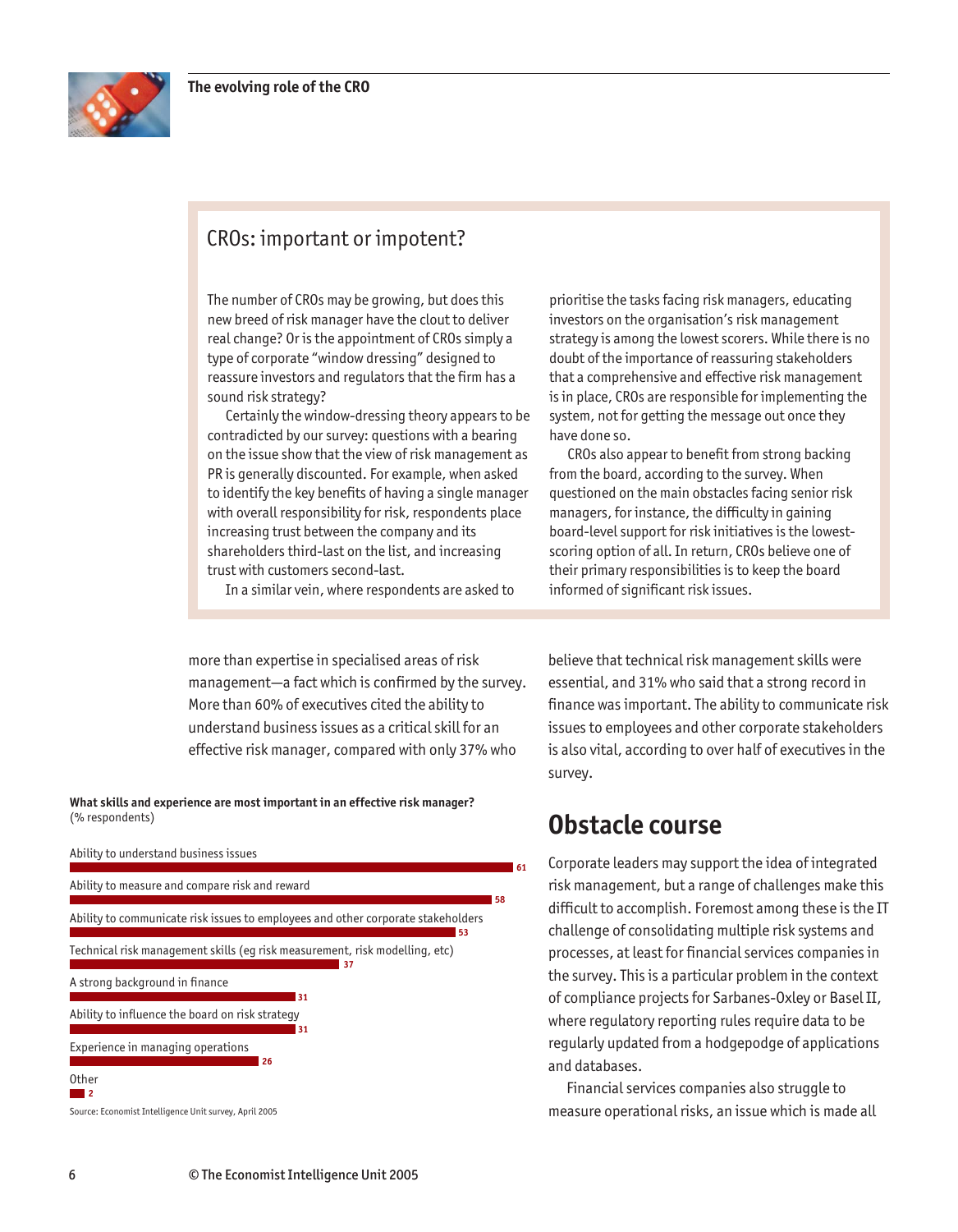

the more difficult by the challenge of obtaining sufficient data on events to support risk modelling. "Operational risk management is still more of an art than a science. The quantitative tools just aren't there," argues John Wilton, vice president for strategy, finance and risk management at the World Bank. The World Bank uses a software tool to evaluate operational risk based on responses to detailed questionnaires sent to all departments once a year. Risks are scored, aggregated and colour coded to highlight areas of concern. "After three years, we're beginning to see changes over time," Mr Wilton says, "but we still have a long way to go."

There is a danger, too, of over-reliance on analytical tools at the expense of intuition. "Eyes and ears are the most important tools," Mr Aish says. "You're looking for threats to the company that others are not finding. Barings sent auditors out to Singapore, but they didn't spot Nick Leeson."

In the non-financial sector, the main obstacle facing risk managers is the difficulty of managing risk across globally dispersed operations, which figures only third in the list for the financial sector. Nonfinancial firms are also concerned about the difficulty of managing risks posed by business partners such as suppliers and outsourced service providers. Both come above the IT challenge in the list of obstacles facing risk managers outside finance.

Another challenge executives face in implementing integrated risk management is in the strains it places on organisational structure, particularly in organisations that have grown through acquisitions and accretions. As each new business unit is bolted on to the corporation, a potentially new structure, business culture, organisational system and technological backbone is inherited. Full integration into the parent is expensive, difficult, and, from some business points of view, may be inappropriate and

#### **Main obstacles for risk managers**



\* % of survey respondents who say this issue is a major obstacle minus those who believe it is not a major obstacle Source: Economist Intelligence Unit survey, April 2005

risky in itself. The result is a constellation of interests where each unit may be optimally tuned to its own aims and priorities, but where integrating them to get the best results is deemed too difficult.

This chimes with the experience of Mr Aish: "The main difficulty is a cultural one. Is the role accepted throughout the organisation? The risk is the small group of individuals who are not willing to co-operate. They are not hard to detect, but they're senior people and managing them is difficult."

At the World Bank, it seems this battle has been won. "The first challenge was to overcome scepticism," says Mr Wilton. "We've achieved that." But new challenges quickly arise. "The output from the risk assessment needs to be translated into an action plan," he adds. "There needs to be a formalised process of follow-up, so it builds on successes and lets you take risk management to another level."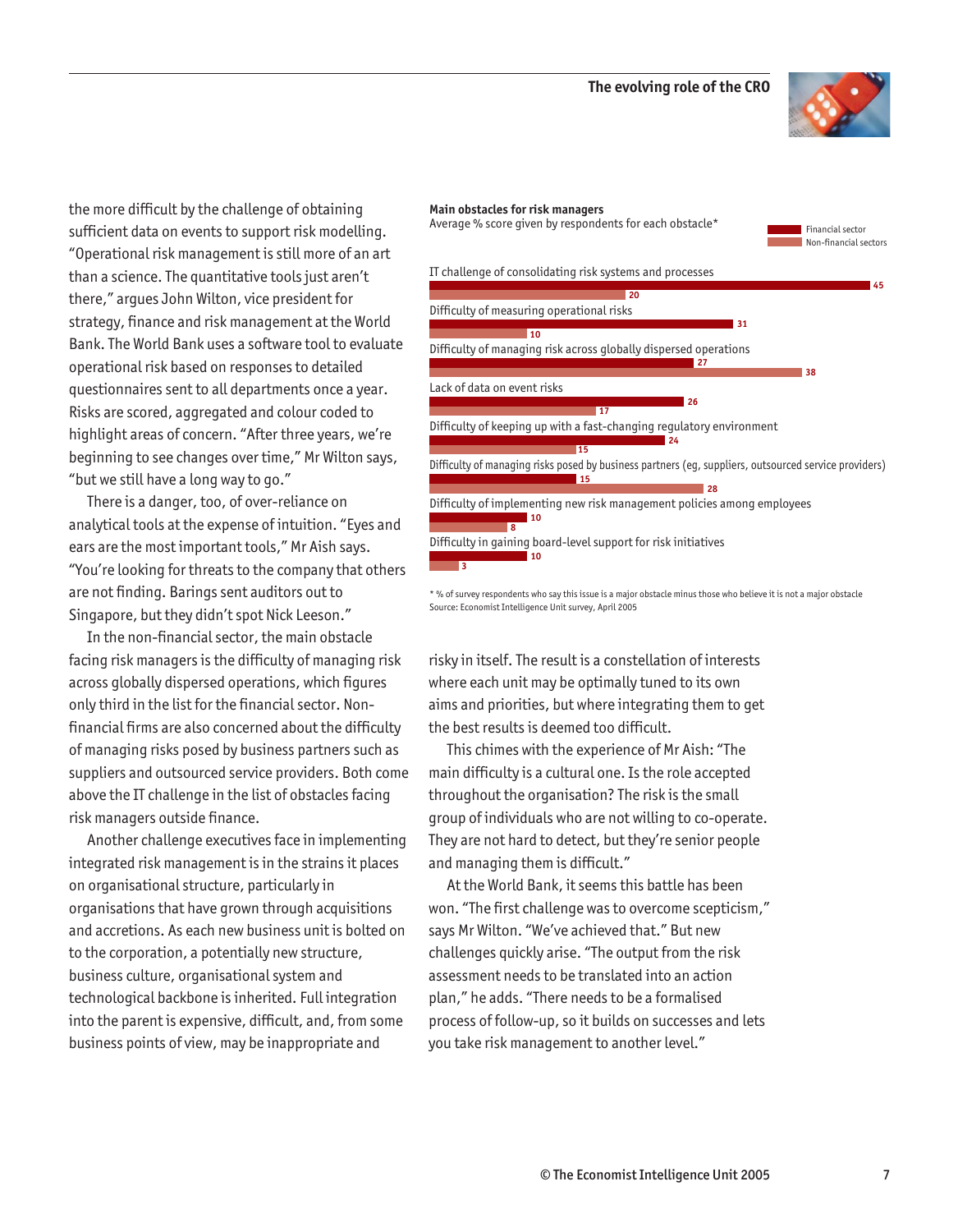

# **The road ahead**

Integrated risk management is a relatively new discipline, and one where priorities and strategies are likely to evolve rapidly. The dynamic nature of the profession is demonstrated in the survey, with risk managers being asked to identify their top priorities currently, compared with how they expect these priorities to shift three years from now.

Regulatory compliance emerges as the overriding focus for risk managers today, and will remain the top priority in three years' time. This reflects the CRO's importance in guiding the company's response to regulatory requirements, and suggests that firms believe that compliance requirements will continue to place heavy demands on their businesses for many years to come. In other areas, however, the survey suggests there will be a shift in the focus of risk management over the next three years.

Informing the board on risk issues is the second most important priority for risk managers today, but its importance declines sharply over time relative to

other risk management tasks. Similarly, business continuity, defined as the ability to sustain operations in the event of a disaster, is seen as the third most important priority for risk managers today. However, for financial services firms it becomes considerably less important over time, possibly because many of these companies will have completed the construction of alternative business sites and duplicate networks in this timeframe. In other sectors, where operations are harder to duplicate, this priority continues to figure at second place on the list in three years' time, immediately below regulatory compliance and ahead of informing the board.

Other issues that are deemed a relatively low priority today will assume greater importance for risk managers in the future. Identifying and monitoring emergent risks rises sharply up the list of priorities among all respondents, from fourth now to second most important issue in three years' time. This probably reflects the increased pace of change in the risk environment, with new risks emerging from more regulation, electronic security threats, and the

| How much of a priority are the following risk management activities in your company?                                    |                |                         |
|-------------------------------------------------------------------------------------------------------------------------|----------------|-------------------------|
| All sectors                                                                                                             | <b>Now</b>     | Three years<br>from now |
| Ensuring that the organisation is in full compliance with regulations                                                   |                |                         |
| Informing the board of significant risk issues                                                                          | $\overline{2}$ | 5                       |
| Assuring business continuity                                                                                            | 3              | 7                       |
| Delivering an integrated picture of risk across the enterprise                                                          | 5              | 4                       |
| Monitoring and identifying emergent risks                                                                               | 4              | $\overline{2}$          |
| Training and communicating with the workforce on risk management policies and structures                                | 8              | 11                      |
| Extending risk principles into the wider business strategy<br>(eg, new product development, development of new markets) | $\overline{7}$ | 3                       |
| Developing the data strategy required to build an accurate picture of operational risk                                  | 6              | 10                      |
| Educating the investment community on the organisation's risk management strategy                                       | 9              | 9                       |
| Developing alternative risk transfer strategies                                                                         | 11             | 8                       |
| Evaluating insurance coverage                                                                                           | 10             | 6                       |

Source: Economist Intelligence Unit survey, April 2005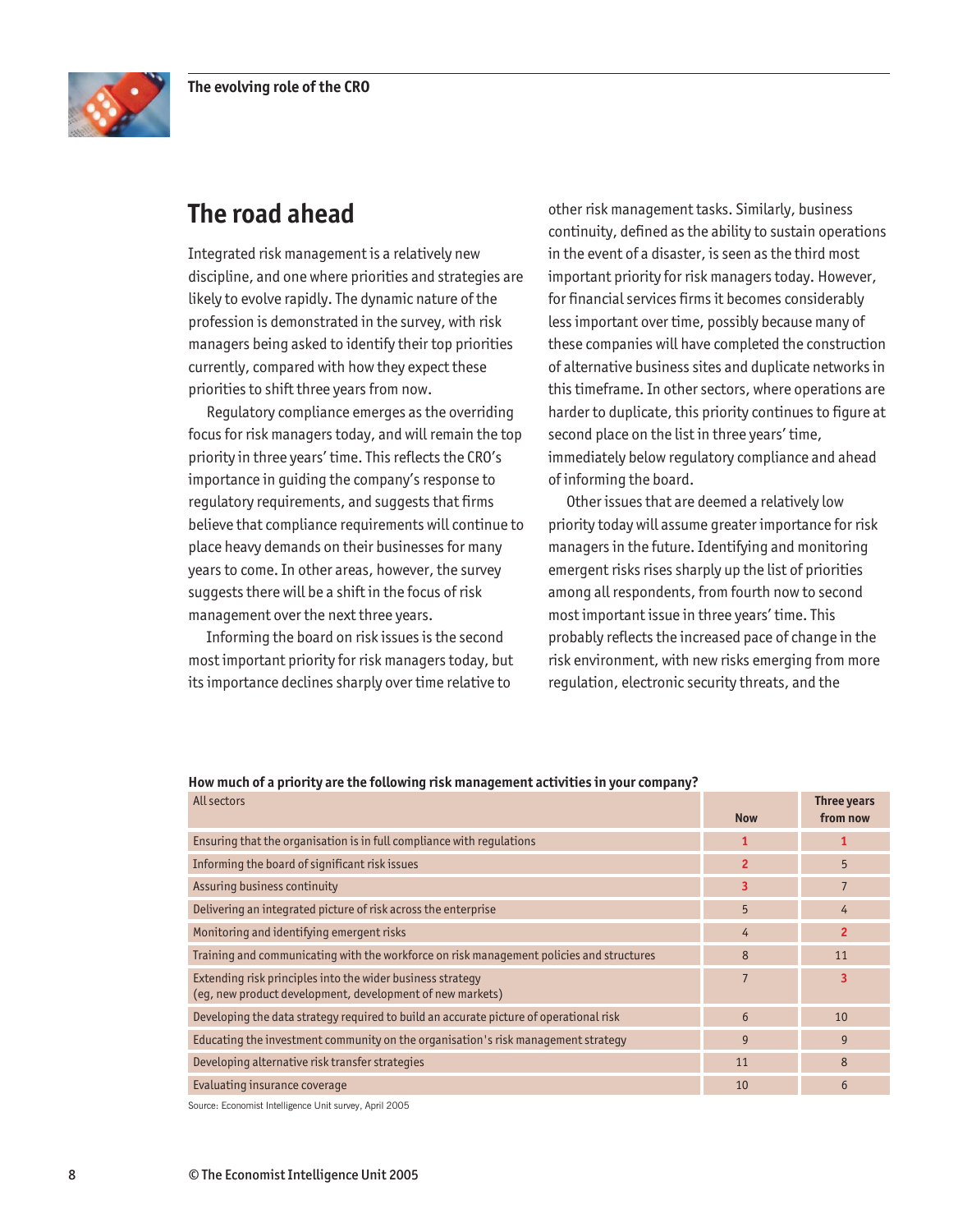

ongoing globalisation of businesses. Extending risk principles into the wider business strategy by, for example, developing new products and markets also rises, from seventh priority to third, suggesting that the CRO's role will become more strategic.

# **Conclusion**

The rise of the CRO has marked a watershed in the way companies perceive and deal with risk. Whereas risk managers were traditionally concerned with the relatively precise science of quantifying and offsetting financial risks, they must now get to grips with issues as diverse and nebulous as PR crises, IT failures and the impact of new regulation. Developing a coherent

response to these challenges calls for individuals with multi-disciplinary experience, along with the influence and charisma required to ingrain sound risk principles within every part of the business.

In terms of best practice, how to measure and manage operational risk is likely to be a key issue for CROs over the coming years. Given the difficulty of capturing many aspects of operational risk numerically, the approach will depend on the mix of quantitative and qualitative measures, and this is where the specialised skills of the experienced CRO will come into their own. According to the World Bank's Mr Wilton, "at the end of the day there's no substitute for the seasoned executive who can make a judgment call."